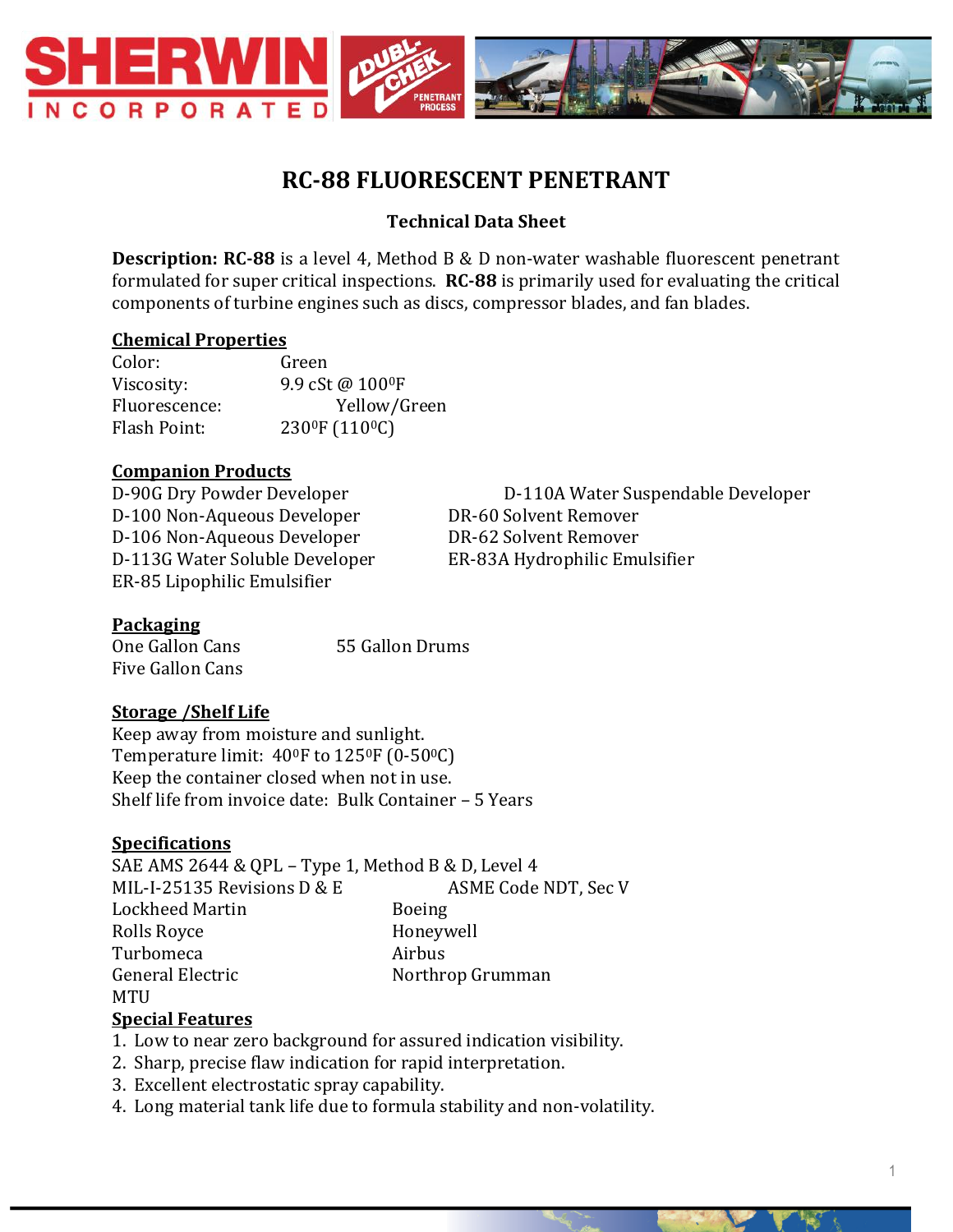

- 5. Low material consumption (low drag out) due to low viscosity.
- 6. Clean, odorless product, vapor free atmosphere.

# **Instructions**

**Note:** These instructions describe the basic process, but they may need to be amended by the user to comply with applicable specification and/or inspection criteria provided by the contracting agency.

1. **Application:** Apply **RC-88** only to clean, dry surfaces by spraying, flowing, brushing or dipping.

2. **Dwell Time:** A 10 minute dwell time is suggested, although in many cases five minutes will suffice. When particularly tight cracks are suspected, or the part is especially critical, the dwell time may be extended to 30 minutes, or longer. Allow the penetrant to drain from the part surface back into the penetrant tank to conserve material.

### 3. **Removal**:

#### **A) Hydrophilic Dip Method**

 a) Pre wash: Following the dwell, use a plain water rinse to remove most of the undrained penetrant from the surface. Use a coarse spray of ambient temperature water.

 b) Immersion: Immerse and agitate the part in 20-30% hydrophilic emulsifier solution. Immersion time and agitation time will vary with part geometry and surface condition.

c) Rinse: Remove the part from the tank; clean with a coarse, plain water spray.

# **B) Hydrophilic Spray Method**

 a) Wash: Following the dwell, use an inject of 0.1 to 5.0% emulsifier solution to wash the excess penetrant from the part surface. Time and solution concentrations will vary with part geometry and surface conditions.

b) Rinse: Use a coarse plain water spray to remove all traces the emulsified penetrant.

# **C) Lipophilic Method**

 a) Emulsification: Following the dwell, dip the part into undiluted lipophilic emulsifier. Remove the part and allow the excess emulsifier to drain back into the tank. Parts with rough surfaces require longer drain times.

b) Rinse: Use a coarse plain water spray to remove all traces of the emulsified penetrant.

**D) Solvent Wipe Method** - Remove as much excess penetrant as possible using clean dry rag or toweling. Remove remaining penetrant film by wiping with a rag or toweling that has been slightly moistened with solvent. Use a minimum of solvent; avoid flushing penetrant from flaws. Do not spray solvent directly on the part surface when removing excess penetrant. Rough surfaces require more generous application of solvent.

4. **Drying**: A re-circulating oven set no higher than  $160^\circ$  F (71 $\circ$ C) is suggested. Leave the part in the oven just long enough to evaporate surface moisture. Drying is improved by using pressurized air to disperse and remove as much excess water as possible before placing the part in to the oven.